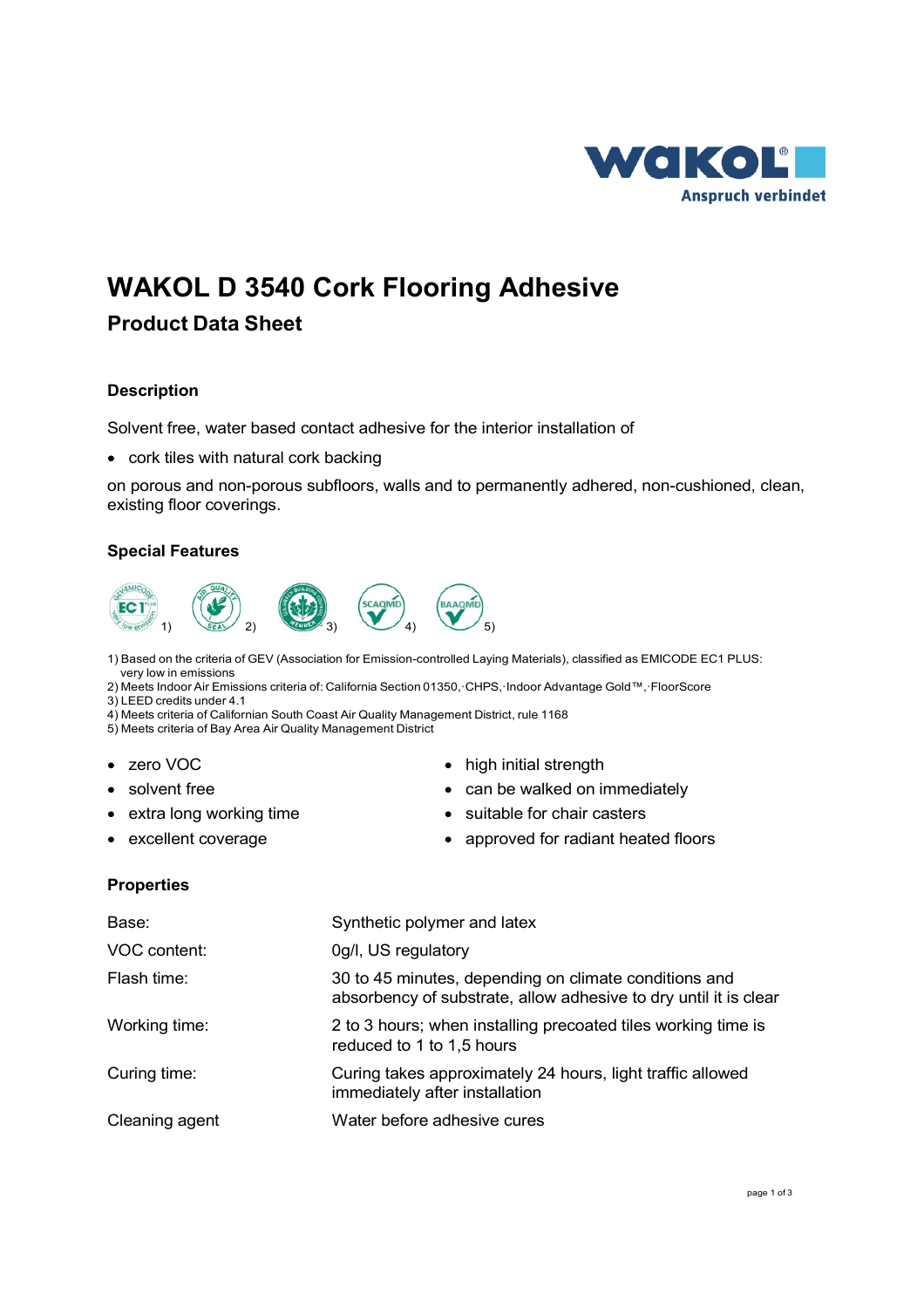Shelf life: 1 year in unopened container at 70 °F / 21 °C, not below 40 °F / +5 °C; sensitive to frost

Application and coverage $6$ )

| Substrate                               | Applicator                                  | Coverage             |
|-----------------------------------------|---------------------------------------------|----------------------|
| cork tiles with natural cork<br>backing | Loba microfibre roller<br># 60 - 80 or #120 | up to<br>180 sq. ft. |
|                                         | on both the tile and the<br>substrate       |                      |

6) Coverage is dependent on surface structure and absorbability of subfloor

## **Subfloor**

All surfaces must meet the NWFA Guidelines, they must be permanently dry, smooth, absorbent and level. They must be structurally sound, solid, well fastened, clean and free from dust, oil, grease, paint, wax, old adhesive. Remove any curing and parting compounds, surface hardeners and sealers which are known to interfere with the adhesive bond to concrete, as well as loosely bonded toppings, primers or any other substances that may prevent or reduce adhesion.

Any irregularities of the subfloors may telegraph through the cork flooring; make sure the subfloor is evenly smooth and level.

Prime any rough subfloors with primer WAKOL D 3035 Dispersion Primer and level with a high quality cement based underlayment, in a minimum thickness of 3/32".

#### New concrete

New concrete floors should be constructed, finished and cured (minimum 30 - 60 days) in accordance with the American Concrete Institute (ACI) 302 "Guide for Concrete Floor and Slab Construction" (Class 2 or 4) with a minimum compressive strength of 3,500 psi (246 kg / cm²).

Before starting installations on concrete subfloors, moisture test must be conducted. Emission of moisture through the subfloor should not exceed 3 pounds / 1.000 sq. ft. ./ 24 hours (ASMT F 1869) or 75 % RH (ASTM F 2170-02).

#### Wood subfloors / underlayments

OSB, plywood, particle board and wooden planks which are approved from the manufacturer as underlayment for resilient flooring installation.

#### Terrazzo and ceramic tiles

Existing terrazzo and ceramic tiles must have full adhesion to the subfloor. Remove all residues of maintenance products and other materials that may inhibit a good adhesion. Abrade subfloor with grid 40 or 60 to ensure a mechanical bond.

#### WAKOL PU 280 Moisture Barrier

The installation of cork tiles with WAKOL D 3540 Cork Flooring Adhesive on top of WAKOL PU 280 Moisture Barrier is possible.

Apply 2 coats of WAKOL PU 280 Moisture Barrier as instructed in the technical data sheet of WAKOL PU 280 Moisture Barrier. Add an additional coat of WAKOL PU 280 Moisture Barrier and let cure. Buff the additional coat with 60 or 80 grit paper or screen. Install WAKOL D 3540 Cork Flooring Adhesive and cork within 72 hours.

P:\TI-GUELTIG\TI USA\TI Bau USA\3540USA0106 0415 WAKOL D 3540.docx page 2 of 3

F31TBUSA, R3, 21/04/2015

=31TBUSA, R3, 21/04/2015